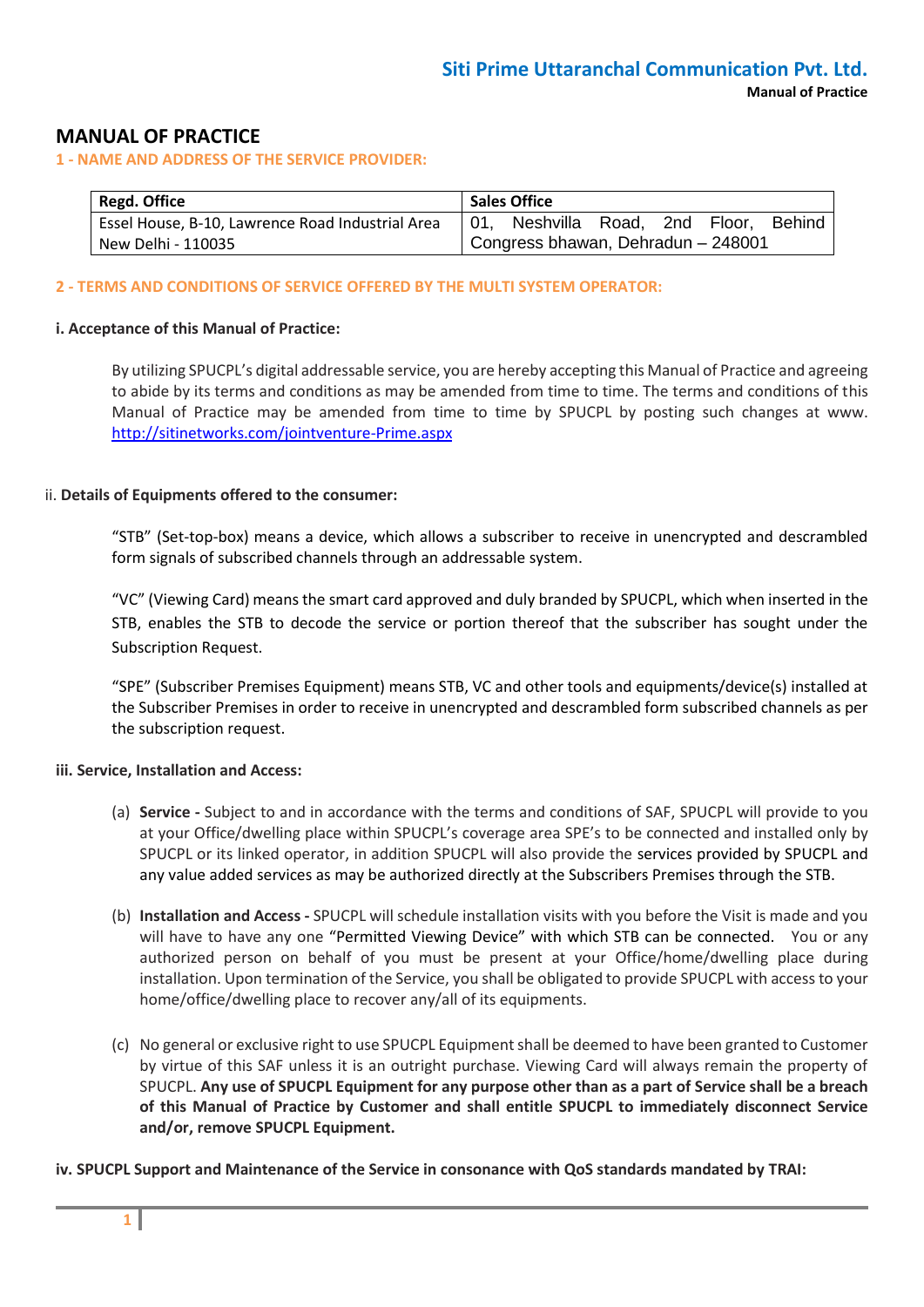# **Siti Prime Uttaranchal Communication Pvt. Ltd. Manual of Practice**

SPUCPL will provide customer support for use of the Service solely on the SPE. Support will be available on a commercially reasonable basis via telephone, via electronic mail or at the SPUCPL Internet Web Site.

Warranty on STBs issued under mandatory schemes of TRAI i.e. Hire Purchase and Rental schemes is three years from the date of activation of STB. However, for STBs issued under outright purchase and special promotional and subsidized schemes, the warranty is for twelve months. No repair and maintenance charges shall be payable by you during the warranty period, provided STB has been used in normal working conditions and is not tampered with. Warranty shall not extend to any other equipment except STB. During the warranty period the STB will be repaired or replaced within 24 hours of receipt of your complaint. After the warranty period expires, we shall offer you an Annual Maintenance Contract (AMC) on optional basis for Rs.15/- per month. Alternative, Rs.50 per visit will be charged as visiting charges on any complaint and repair charges will be applicable as per actual as per level of fault in the STB. Further details in this behalf are available in the Terms and conditions Section.

All STBs are fully compliant with Indian Standards, set by the Bureau of Indian Standards as well as the International Standard DVB(C).

#### **v. Availability of STBs**

To avail of a STB, kindly contact the SPUCPL Office nearest to you or your Local cable Operator. Fill up the Subscriber Application Form (SAF) with your personal details and the location where the service is to be availed at. Choose the type of service required along with the STB scheme and pay the appropriate money.

Be sure to carry/submit your address proof and photo identification and ensure that you enroll one mobile no. as a registered mobile number, for better communication and regular updates. Email id will also facilitate better service standards. A duplicate copy of the SAF will be issued to you as an acknowledgement copy. Kindly quote the SAF Number in all future correspondence or follow ups.

Please check our websit[e http://sitinetworks.com/jointventure-Prime.aspx](http://sitinetworks.com/jointventure-Prime.aspx) for the latest schemes

#### **vi. Selecting your Channels/packages**

Now that the STB is installed, you need to choose the channels that you wish to view and accordingly decide your monthly bill.

You have many choices to make here, so take your time and study what your family requirements are. You can now choose to opt for the Basic Service Tier (BST). The total number of channels that you can avail in the BST is one hundred channels including mandatory channels of Doordarshan. The BST is Free to Air Package which is available in your basic service pack (Network Capacity Fee) of Rs.130/- per month plus taxes.

You can also skip the BST and directly select any of the packages offered by SPUCPL or choose one or more of the Pay channels in a la carte mode or as packages or a combination of both at the prices indicated in the website. All prices are exclusive of taxes.

SPUCPL shall give you fifteen days prior notice (save and except in cases of natural calamities and reasons beyond our control), before we take off of the air any channel or discontinue the exhibition of any channel. The notice shall be displayed through scrolls on your TV screen.

#### vii**. Your Obligations:**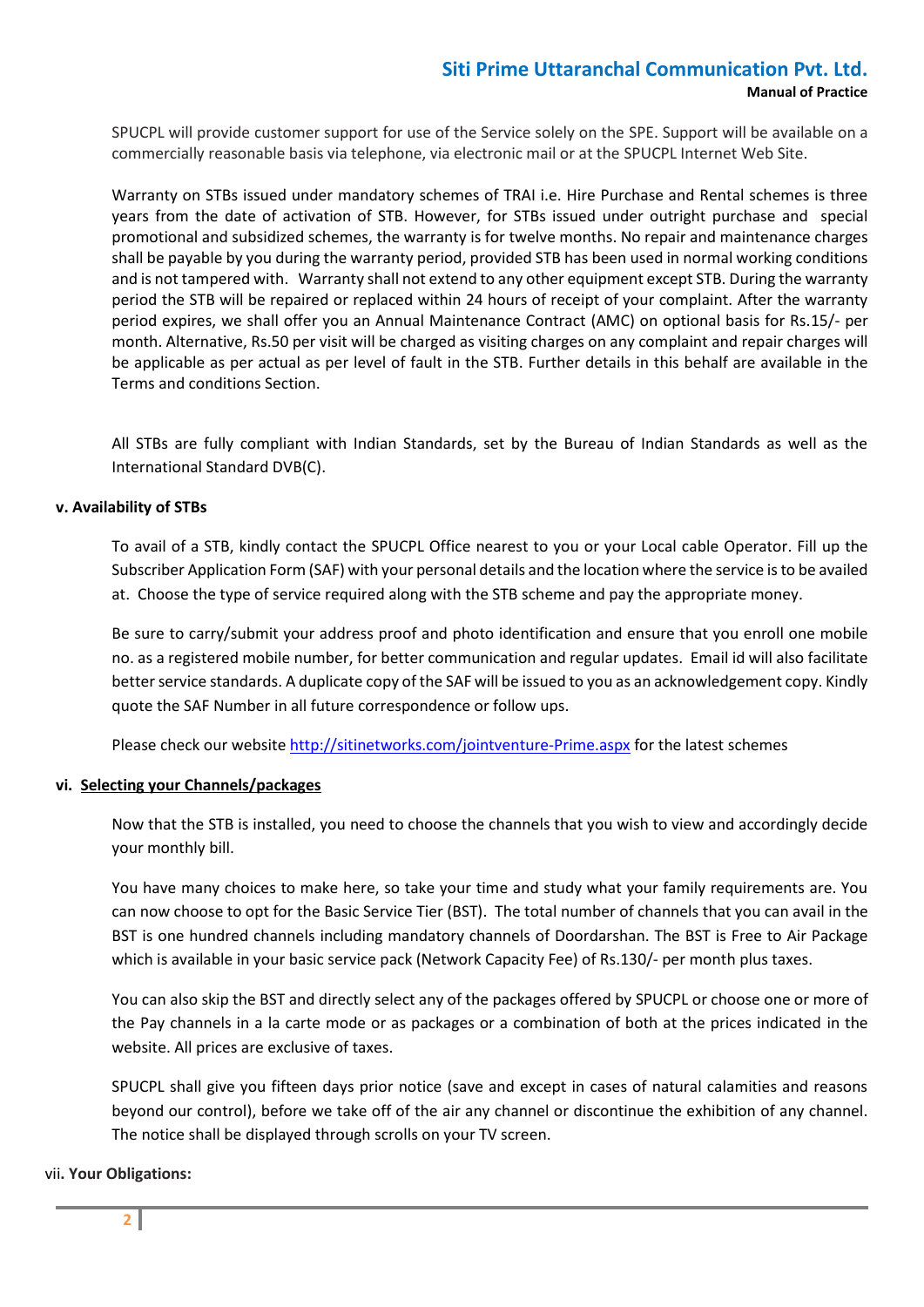- i. To make timely payment of dues within the due dates of payments mentioned in the bills
- ii. To use only such STB and apply only such VC issued for such STB, as specified by SPUCPL, which are compatible with its network and registered in the name of the subscriber.
- iii. To take proper care of STB/VC of SPUCPL and intimate immediately in writing to SPUCPL, in case of loss / misplacement of VC with or without STB.
- iv. Not to use, either before or after the STB (except TV/PVD) of SPUCPL is installed, any decoding, receiving, recording equipment(s) other than the equipment authorized and specified by SPUCPL
- v. To keep STB/VC in good working condition, repair, replace STB from any agents or agencies authorized or nominated by SPUCPL and not to remove or shift STB/VC from the subscribers premises, without written consent of SPUCPL
- vi. Not to replace, sell, assign, pledge, mortgage, lend, underlet, shift, remove, exchange, modify, alter, misuse or tamper with the STB including the seal (see to prevent opening of STB) and VC. Any such act by the subscriber shall be construed as willful and criminal omission and /or commission on the part of the subscriber in addition to breach of its obligation in this agreement
- vii. To give all assistance, which SPUCPL may be reasonably expected to receive, in connection with this SAF terms.
- viii. Not to indulge in piracy or activities, which has the effect of, or which shall result into, infringement and violation of trade mark and copyright of SPUCPL, broadcaster, transmitter or any other person associated with such transmission
- ix. Not to distribute or redistribute signals from subscribers premises to any neighbouring premises
- x. Intimate SPUCPL within two (2) days of receipt of bill /statement of subscription charge /charges, any discrepancies in billing
- xi. Subscriber shall not be entitle or transfer or assign its obligations and liabilities mentioned herein to any other person /party under any circumstances, without prior permission of SPUCPL
- xii. To return STB /VC to SPUCPL, on termination of agreement by any party, in good working condition
- xiii. The SAF terms are personal to the subscriber and right of the subscriber shall not be assignable or transferable by him in favor of a third party. Any transfer or assignment effected in contravention of the expressed provision contained herein shall not absolve the subscriber of its obligation/ liabilities
- xiv. Responsible for payment of all taxes, levies or charges, penalties, damage set etc. imposed or under any statute, for the time being in force.

#### **viii. Your Warranties, Representations and Indemnifications:**

- (a) **Warranties and Representations.** You warrant, and represent that: you are a major; you will use the Service only in accordance with this Manual of Practice; you will make all payments required herein, and you are a lawful resident of India or an Indian citizen.
- (b) **Indemnification:** You agree to Indemnify and hold harmless SPUCPL (Its affiliates, subsidiaries, shareholders, officers', directors, employees, contractors, agents and representatives) (together "SPUCPL indemnified Entitles") against any Cost, claim, liability or expense any of the SPUCPL) Indemnified Entitles Incur as a result of or arising out of.
	- (i) Your breach of this Manual of Practice or your warranties and representations made herein;
	- (ii) Your willful, negligent, tortuous or criminal acts or omissions;
	- (iii) Any Improper use of your password, name or user name;

(iv) Your violation of any third party rights. In the event of any claim, which, if true, would be subject to Indemnification hereunder, SPUCPL and/or the affected SPUCPL Indemnified parties shall notify you and you shall cooperate in their defense at your sole Cost and defense. As part of your Indemnification obligations, you agree to reimburse SPUCPL for any Costs It Incurs, Including investigation expenses, due to complaints filed regarding your activity (or activity for which you are responsible) using the Service.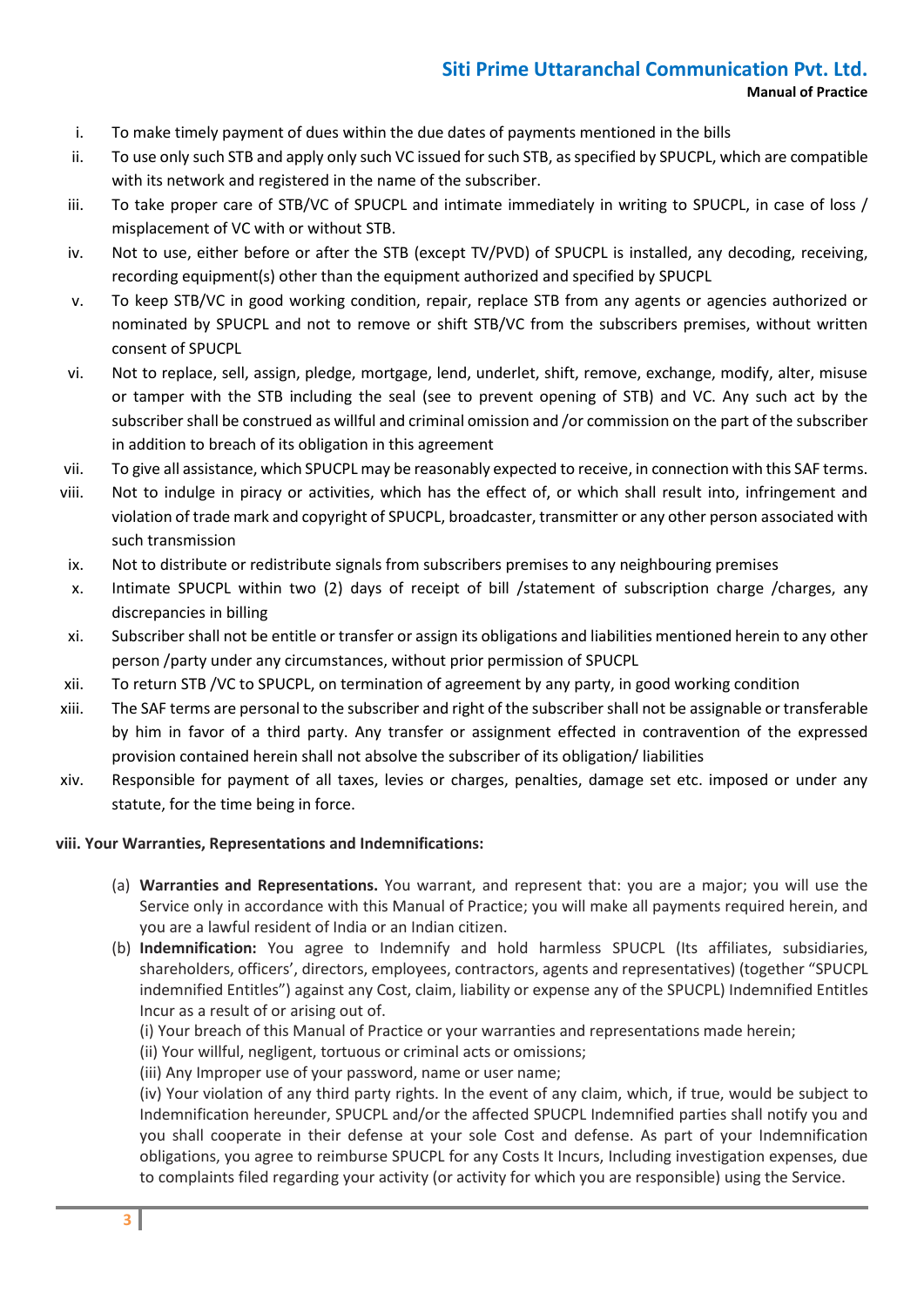#### **ix. Your Privacy and Personal Information:**

We consider your privacy to be very important and we assure you that your personal details will not be shared with anyone outside except as and when desired by Government and other statutory authorities.

#### **x. Disclaimers and Limitation of SPUCPL's Liability:**

(a) YOU EXPRESSLY UNDERSTAND AND AGREE THAT THE SERVICES PROVIDED BY SPUCPL ARE NOT GUARANTEED TO BE ERROR FREE, UNINTERRUPTED, 'SECURE OR ALWAYS AVAILABLE OR AVAILABLE WITH SUFFICIENT CAPACITY; YOU HEREBY EXPRESSLY AGREE THAT THE USE OF THE SERVICE PROVIDED BY SPUCPL IS AT YOUR SOLE RISK. ANY AND ALL SPUCPL SERVICES AND PRODUCTS ARE PROVIDED "AS IS AND AS AVAILABLE" WITHOUT WARRANTIES OF ANY KIND, EITHER EXPRESSED OR IMPLIED INCLUDING WITHOUT LIMITATION WARRANTIES OF TITLE, NON-INFRINGEMENT, MERCHANTABILITY OR FITNESS FOR A PARTICULAR PURPOSE, OTHER THAN WARRANTIES WHICH CANNOT LEGALLY BE EXCLUDED; SPUCPL MAKES NO WARRANTY THAT THE SERVICE WILL WORK ON YOUR PARTICULAR PVD. SPUCPL HAS NO RESPONSIBILITY WHATSOEVER FOR ANY THIRD PARTY CONTENT, INFORMATION, PROGRAMMES TRANSIMITTED THROUGH STB's. IN NO EVENT SPUCPL BE LIABLE FORANY DIRECT, INDIRECT, SPECIAL, CONSEQUENTIAL, INCLUDING LOSS OF PROFITS, PUNITIVE OR EXEMPLARY DAMAGES ARISING OUT OF THIS MANUAL OF PRACTICE OR THE INSTALLATION, USE, MAINTENANCE, FAILURE, REMOVAL OR OPERATION OF THE SERVICE, SOFTWARE OR EQUIPMENT PROVIDED BY SPUCPL, WHETHER BASED ON CONTRACT, STRICT LIABILITY OR OTHERWISE, EVEN IF SPUCPL' HAS BEEN ADVISED OF THE POSSIBILITY OF SUCH DAMAGES.

#### **xi. Contact Us:**

- (a) **Billing Information:** Questions or Concerns. If you have questions or concerns or simply would like more Information about the costs you might incur in using the Service or with your particular account, please contact us at:01, Neshvilla Road, 2<sup>nd</sup> Floor, Behind Congress Bhawan, Dehradun - 248001
- (b) **General Information:** For general information about SPUCPL Services and for customer service and support, please contact us on Telephone Number: 18001234001 (Toll free), or visit us at [www.](http://www./) http://sitinetworks.com/jointventure-Prime.aspx.

#### **xii. Jurisdiction:**

This Manual of Practice is subject to the jurisdiction of Delhi only Disputes. All disputes, controversies, or differences that may arise between the parties out to or in any manner relating to or in connection with the Service or this Manual of Practice, or the breach thereof, shall be submitted to and settled by binding arbitration such arbitration shall be conducted in accordance with the rules of the Indian Arbitration & Conciliation Act. Any arbitration proceeding shall take place Delhi, No demand for arbitration or action or any kind or nature arising out of this Manual of Practice or out of any use of the Services by Customer, shall be brought by a party more than 'one year after the date on which the cause of action first arises. The Courts in Delhi shall have jurisdiction only for the purpose of arbitration the parties hereby agree not to proceed before any other courts then that at Delhi, if more courts (Including courts at Delhi) have jurisdiction over the dispute. You hereby agree that you will bring any such dispute singly and not in combination with claims of other individuals.

### **3 - CONTACT ADDRESS, E-MAIL, TELEPHONE NUMBER AND FACSIMILE NUMBER OF THE APPELLATE AUTHORITY AND TIME LIMITS FOR DISPOSAL OF APPEALS:**

If you have a complaint regarding any aspect of your service, we encourage you to first contact our Customer Service Department. Billing complaints not made within 30 (thirty) days of the billing in question may not be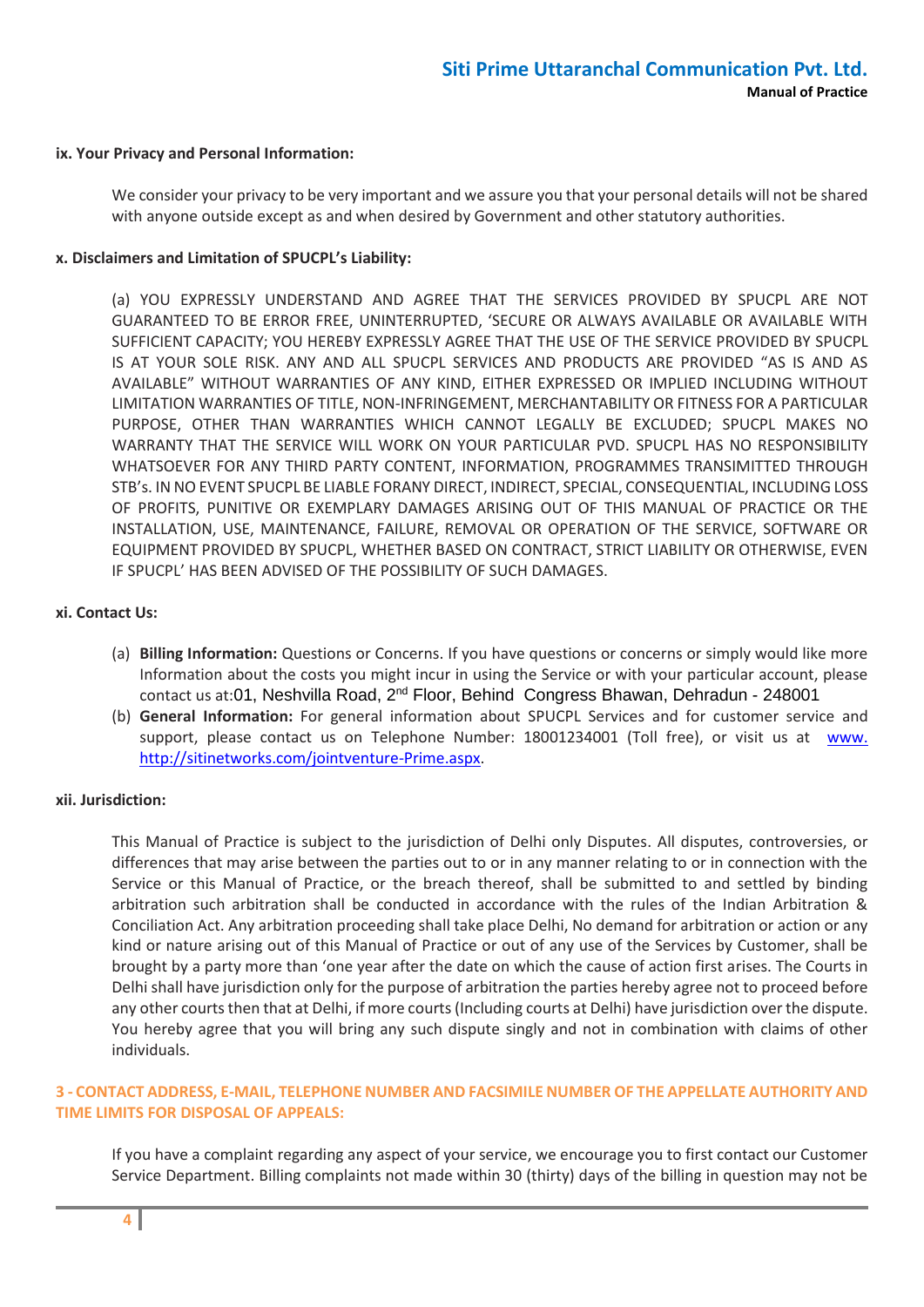# **Siti Prime Uttaranchal Communication Pvt. Ltd. Manual of Practice**

honored, if you are not satisfied with the manner in which your concern has been addressed after speaking with the Customer Service Department, please submit your complaint in writing to the Nodal Officer at the address listed below;

| <b>State</b> | Nodal<br>οf<br>Name<br><b>Officer</b> | Contact<br><b>Number</b> | Email                     | <b>Communication Address</b>                                                                        |
|--------------|---------------------------------------|--------------------------|---------------------------|-----------------------------------------------------------------------------------------------------|
| Uttaranchal  | Sandeep<br>Sanduja                    | 965009<br>3424           | a@siti.esselgro<br>up.com | sandeep.sandui   01, Neshvilla Road, 2nd Floor<br>Behind<br>bhawan<br>Congress<br>Dehradun - 248001 |

Nodal Officer will resolve the appeal within 10 days of receipt of the appeal. Nodal Officer is Available on all working days (Monday to Saturday) 10:00am to 6:00pm

On receipt of a complaint, the same will be recorded in our system and a unique docket number will be provided to the consumer. The complaints of consumer are resolved by our customer care executives. If the complaint requires further resources, we will forward it internally for required actions. The complaint will be solved in a defined Turnaround Time (TAT). The same will be informed to the customer via suitable media.

You can track status of the Service Request number via: **Telephone:** 1800-1234-001 (Toll free) **Mail:** [sandeep.sanduja@siti.esselgroup.com](mailto:sandeep.sanduja@siti.esselgroup.com) **Visit:** <http://sitinetworks.com/jointventure-Prime.aspx> **Post:** 01, Neshvilla Road, 2nd Floor, Behind Congress Bhawan, Dehradun - 248001

The resolution of the Service Request will be communicated to you via telephone call at your registered contact number or by email. Closure of the Service Request will be communicated via suitable media, if any.

#### **4- DETAILS OF PROVISIONS FOR CONSUMER PROTECTION**

(a) Disruption of broadcasting services related to television.

— In case signals of television channels to a subscriber are continuously disrupted for a period exceeding seventy two hours, we shall reduce the subscription charges of the subscriber by an amount equivalent to the proportionate distributor retail price and network capacity fee in respect of such channels for the entire period of such disruption:

Provided that the period of such disruption shall be calculated from the time the complaint is registered by the subscriber:

Provided further that nothing contained in this sub-regulation shall apply in case the disruption is caused due to natural calamities.

(b) Price protection for advance subscription payment

—In case, the broadcasting services related to television have been availed by a subscriber with a lock-in period or the charges for subscription of broadcasting services related to television are paid in advance for a specific period by a subscriber in pursuance of any scheme offered by the distributor of television channels, the distributor shall continue to provide such services for such period to the subscriber without any increase in the price of subscription and without altering the other terms of subscription to the disadvantage of the subscriber.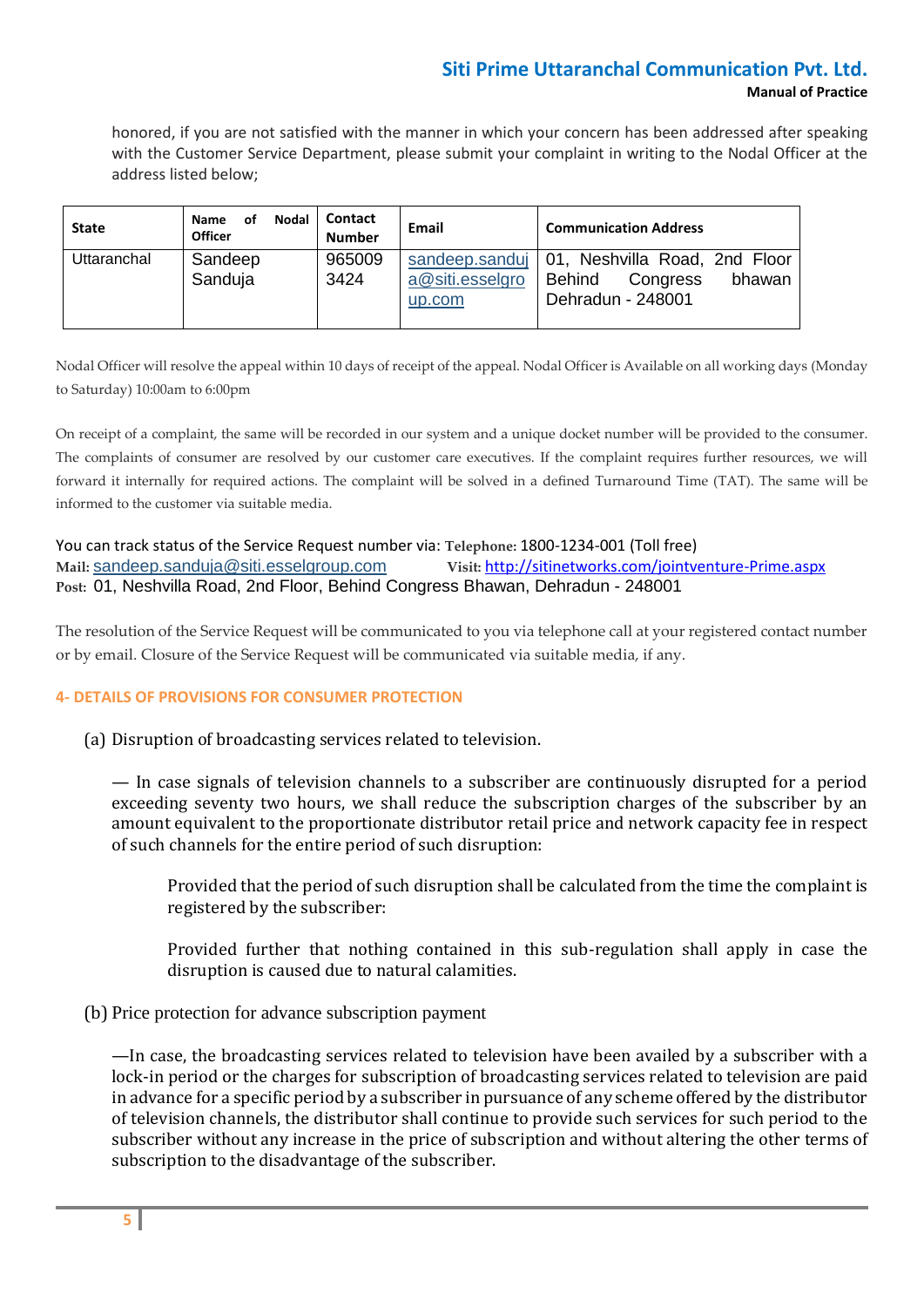# **Siti Prime Uttaranchal Communication Pvt. Ltd. Manual of Practice**

(c) Temporary suspension of broadcasting services related to television on request from a subscriber.

— (1) Every distributor of television channels or its linked local cable operator, as the case may be, shall, upon receiving a request from a subscriber, temporarily suspend the broadcasting services related to television of such subscriber:

Provided that such request shall be made by such subscriber at least fifteen days prior to the date of such suspension:

Provided further that such temporary suspension shall be for a minimum period of one month and in the multiple thereof.

— (2) The distributor of television channels or its linked local cable operator, as the case may be, shall not charge any amount, except the rental amount for customer premises equipment applicable if it is provided to the subscriber under rental scheme as referred to in sub regulation (8) of regulations 24, from the subscriber during the period of temporary suspension.

— (3) In case broadcasting services related to television of a subscriber remain suspended continuously for a period exceeding three months, such subscriber shall not be counted as an active subscriber of the distributor of television channels and it shall be permissible for the distributor to deactivate such subscriber from subscriber management system.

— (4) Every distributor of television channels or its linked local cable operator, as the case may be, shall, upon receiving a request from the subscriber, restore services within seventy two hours and may charge an amount-

(i) not exceeding rupees twenty five as restoration fee from the subscriber for restoration of services if such services have remained suspended continuously for a period not exceeding three months, or

(ii) not exceeding rupees hundred as re-activation fee from the subscriber for restoration of services if such services have remained suspended continuously for a period exceeding three months.

(d) Disconnection of services

— (1) SPUCPL or its linked local cable operator, as the case may be, shall, upon request from the subscriber, disconnect the connection of broadcasting services related to television to such subscriber from the date indicated by the subscriber in his request and refund the deposits due to the subscriber, subject to fulfilment of the terms and conditions:

Provided that the subscriber shall make such request for disconnection at least fifteen days prior to the requested date of disconnection.

— (2) SPUCPL shall give prior notice of at least fifteen days to subscriber indicating the reasons for such disconnection by running scrolls on television screen and sending Short Message Service (SMS) to the registered mobile number of the subscriber.

(e ) Terms and condition for billing and payment ;

—(1) SPUCPL shall be offering our services on pre-paid model only.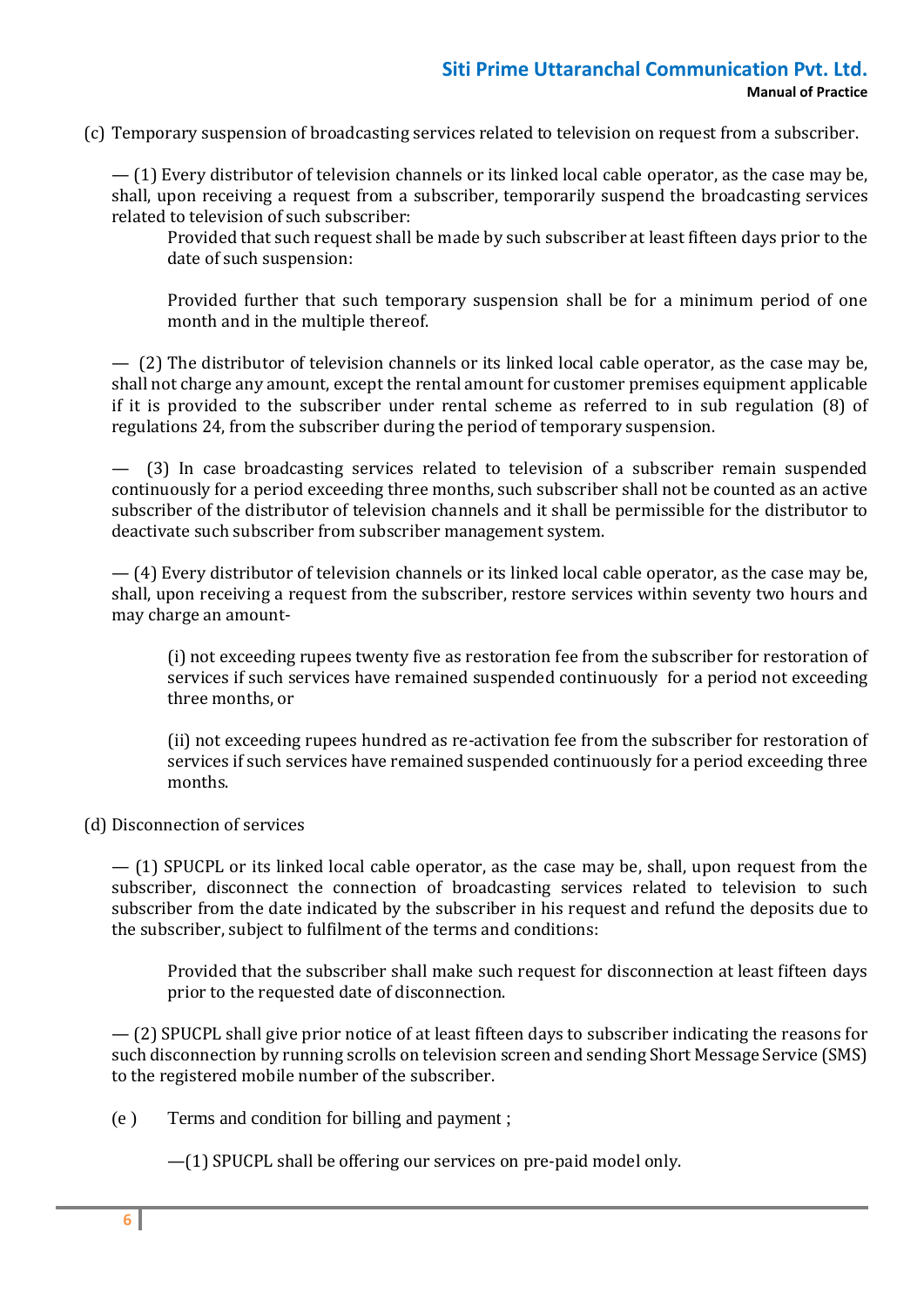— (2) SPUCPL or its linked local cable operator, as the case may be, shall, in case of pre-paid payments, acknowledge such payments to the subscriber and ensure that the subscriber management system is updated accordingly.

— (3) The billing cycle for pre-paid payment option shall be thirty days from the date of activation of services.

— (4) SPUCPL shall, on its website, maintain the records of billing and payment of subscribers, for preceding six months and provide log-in access to the subscribers to their accounts and such records of subscriber shall contain itemised usage details of, —

(a) network capacity fee,

(b) rental charges for customer premises equipment, if any,

(c) charges for pay channels and bouquets of pay channels subscribed by subscriber during the period of billing cycle,

(d) taxes in conformity with applicable laws.

— (5) SPUCPL shall temporarily suspend the services of a prepaid subscriber in case of non availability of balance amount in his prepaid account:

Provided that in case the services of the subscriber remain suspended continuously

for

a period of three months, such subscriber shall be deactivated from subscriber management system:

Provided further that upon the recharge of balance amount in subscriber's account, SPUCPL may charge an amount not exceeding rupees hundred as re-activation fee from the subscriber for restoration of services if such services have remained suspended continuously for a period exceeding three months.

## **5- PROCEDURE AND BENCHMARK FOR COMPLAINT REDRESSAL:**

SPUCPL has established a customer care Centre for addressing the service requests and complaints of its subscribers with following features;

- (a) Toll free "customer care number" 1800 1234 001
- (b) The services are accessible between 08:00 hrs and 22:00 hrs on all days of the week,
- (c) provide services in the regional language of the service area in addition to Hindi and English,
- (d) Interactive Voice Response System (IVRS) with provision for complaint registration
- (e) SPUCPL also has a web based complaint management system on its website www. sitinetworks.com/jointventure-Saistar.aspx

The Turnaround Time for different parameters is as follows:

- (a) all complaints shall be responded to within eight hours of receipt of the complaint:
	- provided that complaints received after the office working hours shall be responded by the next working day;
- (b) at least ninety percent of all 'no signal' complaints received shall be redressed and signal restored within twenty four hours of receipt of such complaint;